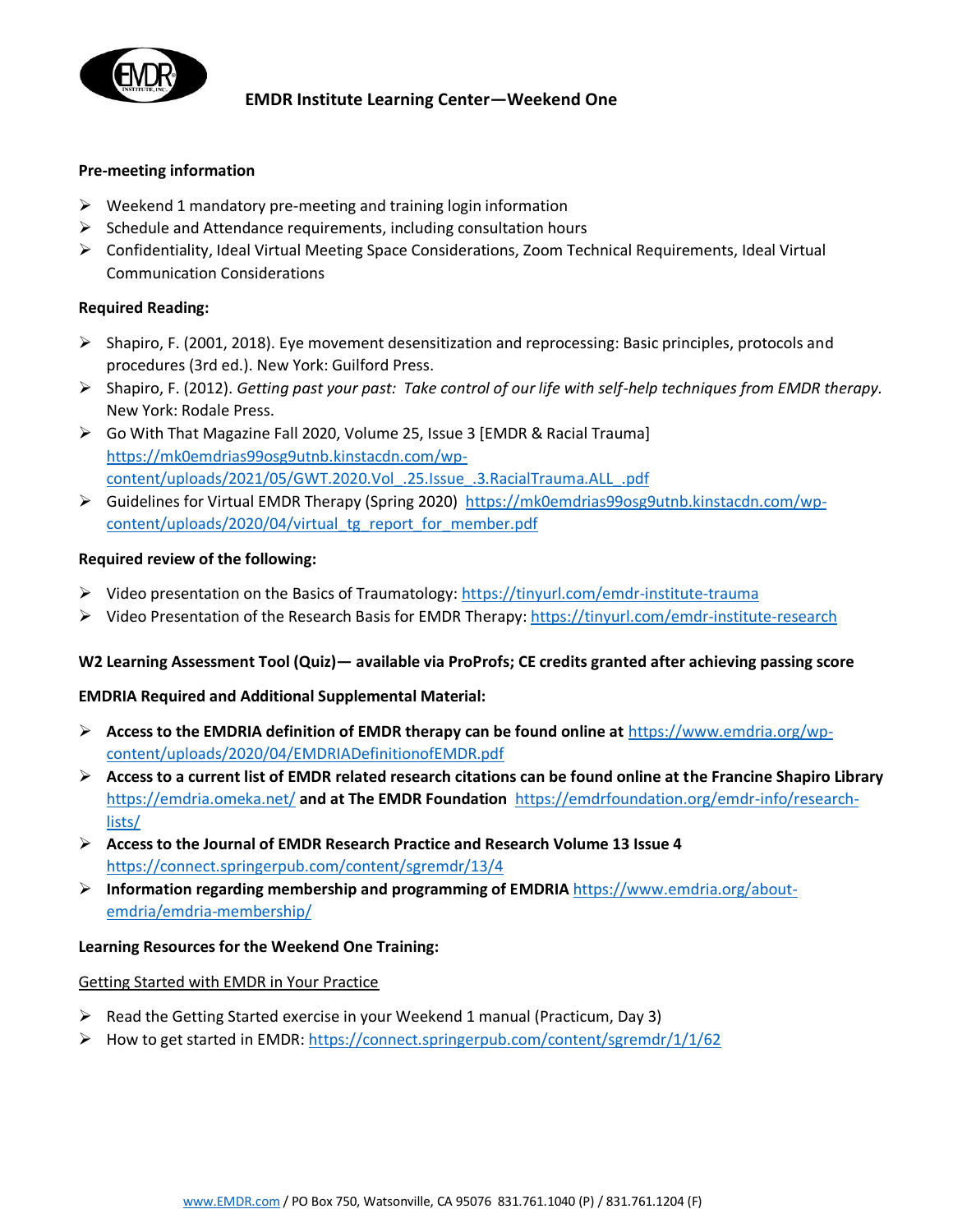

# **EMDR Institute Learning Center—Weekend One**

## Resources to Help Explain EMDR Therapy to Clients

- $\triangleright$  Video of Andrew Huberman, MD explaining how laterized eye movements suppress activation of the amygdala consistent with EMDR therapy: [https://youtu.be/xZVw-9ThmSM](https://na01.safelinks.protection.outlook.com/?url=https%3A%2F%2Fyoutu.be%2FxZVw-9ThmSM&data=04%7C01%7C%7C6d9ef11ea38640768c8808d909cf7e27%7C84df9e7fe9f640afb435aaaaaaaaaaaa%7C1%7C0%7C637551609035821466%7CUnknown%7CTWFpbGZsb3d8eyJWIjoiMC4wLjAwMDAiLCJQIjoiV2luMzIiLCJBTiI6Ik1haWwiLCJXVCI6Mn0%3D%7C1000&sdata=udlpD3ocGZoFuv2RSyws0KfZwoIdk3sPihQ11FvskGg%3D&reserved=0)
- ➢ What is EMDR? By April Minjarez, Ph.D. <https://www.youtube.com/watch?v=C5Yl6cy7m4Y>
- ➢ Animation explanation of EMDR therapy (Netherlands): <https://www.youtube.com/watch?v=hKrfH43srg8&t=1s>
- ➢ EMDRIA: Introduction to EMDR <https://www.youtube.com/watch?v=Pkfln-ZtWeY&t=212s>

## Clinical Skills/ Resources:

- ➢ EMDR In-Person by April Minjarez, Ph.D. <https://www.youtube.com/watch?v=kxNfGhd-wQY>
- ➢ Tips for Online EMDR Therapy by Alicia Avila LCSW <https://youtu.be/mE1iBALWDNU>
- $\triangleright$  How to do Eye Movements, Elan Shapiro <https://connect.springerpub.com/content/sgremdr/5/2/73>

Resources for Closing an Incomplete Reprocessing Session

➢ Container, Katy Murray <https://connect.springerpub.com/content/sgremdr/5/1/29>

## Research Resources:

- ➢ Francine Shapiro Library <https://emdria.omeka.net/>
- ➢ EMDR Foundation<https://emdrfoundation.org/>
- ➢ Google Scholar

# Research Articles on EMDR and the amygdala

 $\triangleright$  Baek, J., Lee, S., Cho, T. et al (2019). Neural circuits underlying a psychotherapeutic regimen for fear disorders. *Nature. 566, 339343.* <https://www.nature.com/articles/s41586-019-0931-y>

Direct link to Baek et al study:

[http://raphe.kaist.ac.kr/publication/2019-](http://raphe.kaist.ac.kr/publication/2019-Neural%20circuits%20underlying%20a%20psychotherapeutic%20regimen%20for%20fear%20disorders.pdf) [Neural%20circuits%20underlying%20a%20psychotherapeutic%20regimen%20for%20fear%20disorders.pdf](http://raphe.kaist.ac.kr/publication/2019-Neural%20circuits%20underlying%20a%20psychotherapeutic%20regimen%20for%20fear%20disorders.pdf)

- ➢ De Voogd, L.D., Kanen, J.W., Neville, D.A., Roelofs, K., Fernandez, G., and Hermans, E.J., Eye-Movement Intervention Enhances Extinction via Amygdala Deactivation [J Neurosci.](https://www.ncbi.nlm.nih.gov/pmc/articles/PMC6596227/) 2018 Oct 3; 38(40): 8694-8706. doi: [10.1523/JNEUROSCI.0703-18.2018](https://dx.doi.org/10.1523%2FJNEUROSCI.0703-18.2018) <https://www.ncbi.nlm.nih.gov/pmc/articles/PMC6596227/>
- ➢ Eye Movements Take Edge off Traumatic Memories. *Neuroscience* Sept 4, 2018. <https://neurosciencenews.com/traumatic-memory-eye-movements-9797/>

# EMDR and Resilience:

➢ Solomon, R. & Shapiro, F. (2012). *EMDR and adaptive information processing: The development of resilience and coherence*. In K. Gow & M. Celinski (Eds.), Trauma: Recovering from Deep Wounds and Exploring the Potential for Renewal. New York: Nova Science Publishers.